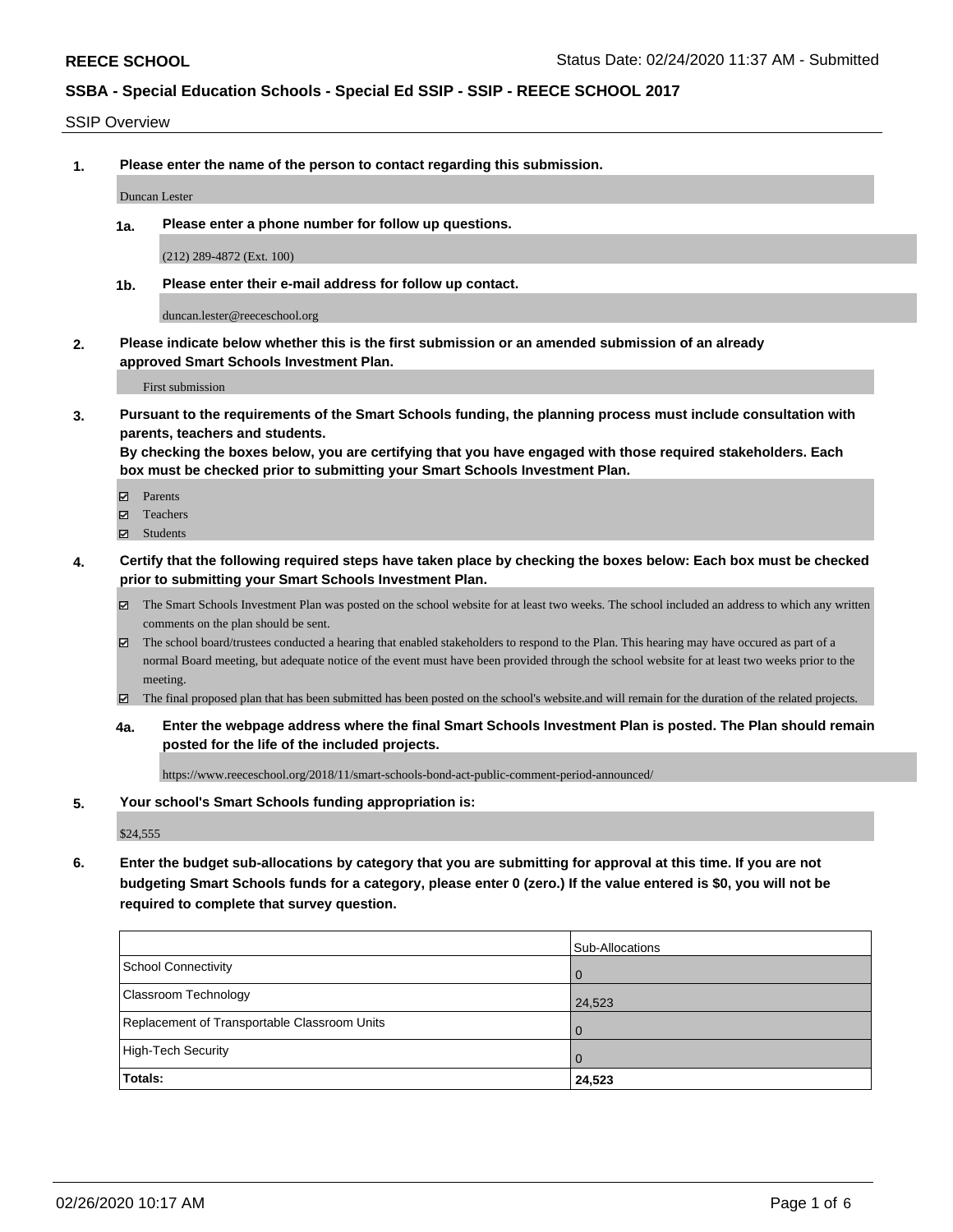School Connectivity

**1. Describe how you intend to use Smart Schools funds for high-speed broadband and/or wireless connectivity projects in school buildings.**

(No Response)

**2. Describe how the school plans to use digital connectivity and technology to improve teaching and learning.**

(No Response)

**3. Does your School Connectivity project require new construction or substantially altered space and result in capitalized cost in excess of \$100,000?**

No

**4. If you are submitting an allocation for School Connectivity complete this table. Note that the calculated Total at the bottom of the table must equal the Total allocation for this category that you entered in the SSIP Overview overall budget.** 

|                                            | Sub-Allocation |
|--------------------------------------------|----------------|
| Network/Access Costs                       | (No Response)  |
| <b>Outside Plant Costs</b>                 | (No Response)  |
| School Internal Connections and Components | (No Response)  |
| <b>Professional Services</b>               | (No Response)  |
| Testing                                    | (No Response)  |
| <b>Other Upfront Costs</b>                 | (No Response)  |
| <b>Other Costs</b>                         | (No Response)  |
| Totals:                                    | 0              |

**5. Please detail the type, quantity, per unit cost and total cost of the eligible items under each sub-category. This is especially important for any expenditures listed under the "Other" category. All expenditures must be eligible for tax-exempt financing to be reimbursed with Smart Schools funds. Sufficient detail must be provided so that we can verify this is the case. If you have any questions, please contact us directly through smartschools@nysed.gov. Add rows under each sub-category for additional items, as needed.**

| each type.<br>(No Response)      | (No Response)          | (No Response) | (No Response) | (No Response)     |
|----------------------------------|------------------------|---------------|---------------|-------------------|
|                                  |                        |               |               |                   |
| Repeat to add another item under |                        |               |               |                   |
| ∣type.                           |                        |               |               |                   |
| Select the allowable expenditure | I Item to be purchased | Quantity      | Cost per Item | <b>Total Cost</b> |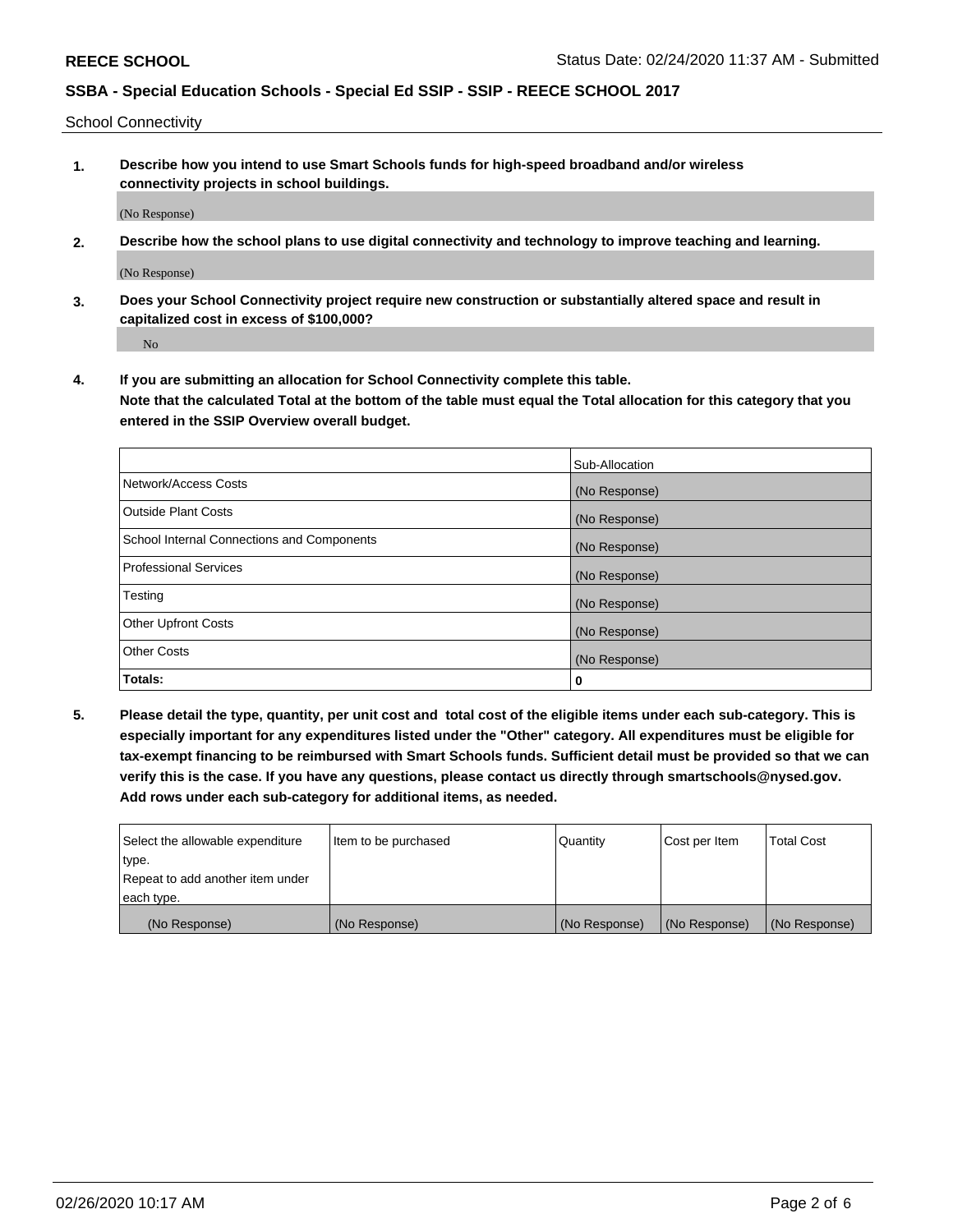Classroom Learning Technology Equipment (Devices)

**1. Describe the devices you intend to purchase and their compatibility with existing or planned platforms or systems.**

The Reece School plans to purchase ASUS Chromebook laptops (C202SA) for student and teaching assistants use and DELL Latitude (3190) laptops for use by teachers.

 The school's electrical, HVAC, and other existing infrastructure will handle the energy and Wi-Fi demands of these laptops without issue. The Reece School's contracted Information Technology consultant, Dan Deutsch, of Network Outsource, an IT support firm providing technology services for large and small organizations across Long Island and New York City, has performed a thorough assessment of the Reece School's data and digital capacities (referenced in the answer to question #3 of this section) and found no potential issues in operating 72 wireless laptops within the school building.

Once purchased and delivered, all new laptops will be programed to ensure full compatibility with the Reece School's existing technological platforms and systems. Contracted information technology (IT) support staff will install all proper security programs prior to establishing secure connections to our internal network and intranet.

Given the ubiquity and utility of Google devices, the Reece School is actively moving towards a more Google-centric environment. With funding allocated specifically for acquisition of new classroom technology, purchasing Chromebook laptops as part of the Reece School's Smart Schools plan make the most sense. While Chromebooks are cheaper than most other portable computers, they provide all of the functionality that the school, its students, and its teachers need.

#### **2. Describe how the proposed technology purchases will improve teaching and learning inside or outside of the classroom.**

The Reece School is in need of a suite of new laptops that will be used by our students, teachers, and staff in classrooms throughout our building, located at 25 E 104th Street in New York City. With the quickening pace of technological advancement, many of our current machines are slow, inefficient, and incapable of handling the latest programs and applications used for teaching, reporting, and enrichment purposes.

Students will use these new machines to receive all manner of instruction, including, but not limited to, the use of Google Applications for Education and potentially online testing. Most importantly, Reece students who use these new Chromebooks will learn how to engage with technology in a way that better prepares them for success in high school – indeed, in the majority of public schools within New York City.

The proposed Classroom Technology purchases will also improve our teachers' (and our teaching assistants') ability to perform many of their daily tasks – from generating class reports and student grades to administrative record keeping and tracking to accessing school email accounts to enabling research on the Internet for curriculum development and enrichment purposes. Specifically, many of our teachers utilize their computers to create lesson plans and other instructional guides that require access to the absolute latest in best practices – information that is often available only through online resources and databases that need modern hardware and software for optimized performance. With outdated machines that run slowly and are often hampered by the progress of applications designed to run on machines with far more modern specifications and capabilities, Reece School teachers are sometimes forced to spend parts of their valuable workday waiting for programs to load properly and quickly, resulting in wasted time and energy that might otherwise be spent interacting with students and enriching their teaching materials.

As part of the Reece School's Smart Schools Investment Plan, Google's G-Suite was recently introduced to all teachers and teaching assistants. Additionally, the school will soon integrate Google Classroom – a cutting-edge education suite that helps students and teachers organize assignments, boost collaboration, and foster better communication – into classroom instruction and interaction. In partnership with educators across the country, Google Classroom was designed to streamline the way teachers manage their coursework. With Classroom, educators can create classes, distribute assignments, grade and send feedback, and see all of these elements in one centralized location. Classroom is free for schools and, like all Google for Education tools, meets high standards for security and stability.

Educators can track student progress to know where and when to give extra feedback. With simplified workflows, more energy can be focused on giving students constructive, personalized recommendations. With Classroom, teachers and students can sign in from any computer or mobile device to access class assignments, course materials, and feedback. Thanks to a simple setup and integration with G Suite for Education, Classroom streamlines repetitive tasks and makes it easy for teachers to focus on what they do best – teaching.

Additionally, the Reece School will soon begin construction on a series of capital improvements and expansions that will affect many educational spaces throughout the building. While the school is working diligently to find suitable places to relocate certain classrooms, this plan is fluid and subject to change. With a network of synced Chromebooks that are each paired with Google Classroom, the school can be more flexible and accommodating in terms of siting temporary classrooms during construction.

**3. To ensure the sustainability of technology purchases made with Smart Schools funds, schools must have a plan to maintain and support technology purchases reimbursed with Smart Schools funds. This sustainability plan should support recurring costs of use that are ineligible for Smart Schools funding such as device maintenance, technical support, Internet and wireless fees, maintenance of hotspots, staff professional development, building maintenance and the replacement of incidental items.**

 $\boxtimes$  By checking this box, you certify that the school has a sustainability plan as described above.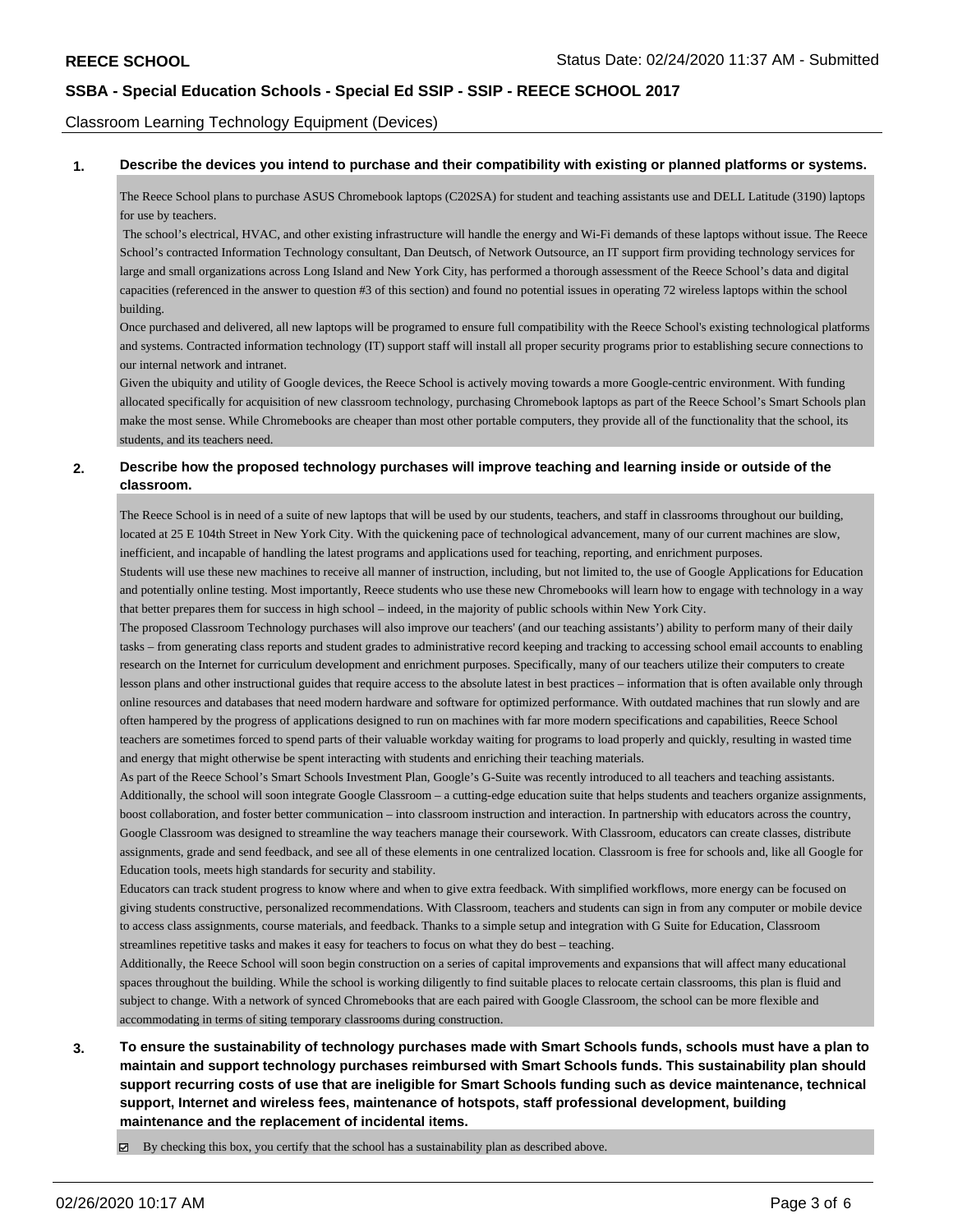Classroom Learning Technology Equipment (Devices)

**4. Schools must ensure that devices purchased with Smart Schools funds will be distributed, prepared for use, maintained and supported appropriately. Schools must maintain detailed device inventories in accordance with generally accepted accounting principles.**

By checking this box, you certify that the school has a distribution and inventory management plan and system in place.

- **5. Schools must contact the SUNY/CUNY teacher preparation program that supplies the largest number of its new teachers to request advice on innovative uses and best practices at the intersection of pedagogy and educational technology.**
	- By checking this box, you certify that you have contacted the SUNY/CUNY teacher preparation program that supplies the largest number of your new teachers to request advice on these issues.
	- **5a. Please enter the name of the SUNY or CUNY Institution that you contacted.**

The City College of New York

**5b. Enter the primary Institution phone number.**

(212) 650-7000

**5c. Enter the name of the contact person with whom you consulted and/or will be collaborating with on innovative uses of technology and best practices.**

Mary Driscoll, Dean, School of Education

**6. If you are submitting an allocation for Classroom Educational Technology, complete this table. Note that the calculated Total at the bottom of the table must equal the Total allocation for this category that you entered in the SSIP Overview overall budget.**

|                          | Sub-Allocation |
|--------------------------|----------------|
| Interactive Whiteboards  | (No Response)  |
| Computer Servers         | (No Response)  |
| <b>Desktop Computers</b> | (No Response)  |
| <b>Laptop Computers</b>  | 24,523         |
| <b>Tablet Computers</b>  | (No Response)  |
| <b>Other Costs</b>       | (No Response)  |
| Totals:                  | 24,523         |

**7. Please detail the type, quantity, per unit cost and total cost of the eligible items under each sub-category. This is especially important for any expenditures listed under the "Other" category. All expenditures must be capital bond eligible to be reimbursed with Smart Schools funds. If you have any questions, please contact us directly through smartschools@nysed.gov.**

**Add rows under each sub-category for additional items, as needed.**

| Select the allowable expenditure<br>type.<br>Repeat to add another item under<br>each type. | Item to be purchased      | Quantity | Cost per Item | <b>Total Cost</b> |
|---------------------------------------------------------------------------------------------|---------------------------|----------|---------------|-------------------|
| <b>Laptop Computers</b>                                                                     | ASUS Chromebook C202SA    | 72       | 260           | 18.720            |
| <b>Laptop Computers</b>                                                                     | <b>DELL Latitude 3190</b> |          | 829           | 5,803             |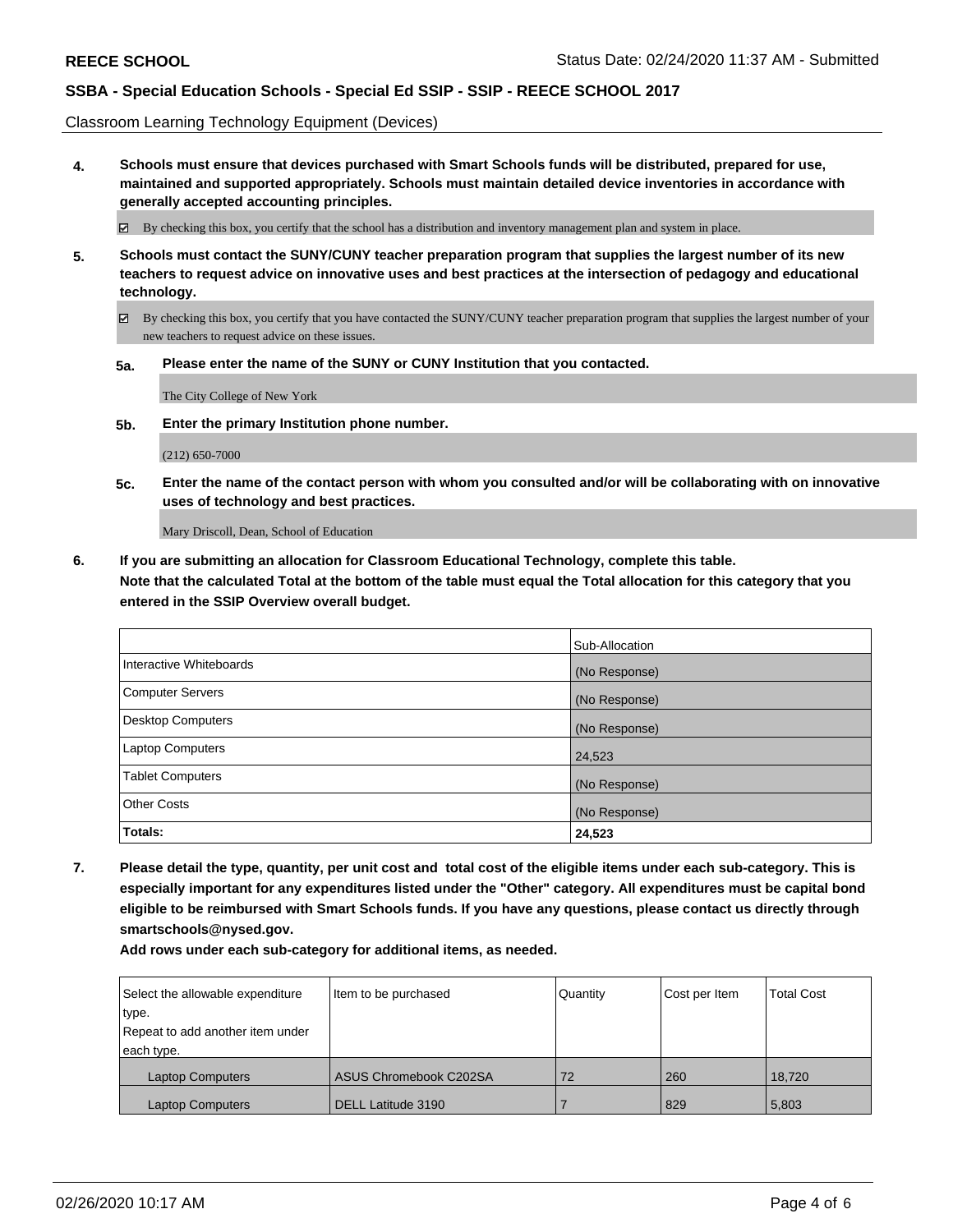Replace/Modernize Transportable Classrooms

**1. Describe the school's plan to construct, enhance or modernize education facilities to provide high-quality instructional space by replacing transportable classrooms.**

(No Response)

**2. Does your Classroom Trailer project require new construction or substantially altered space and result in capitalized cost in excess of \$100,000?**

No

**3. If you have made an allocation for Replace Transportable Classrooms, complete this table. Note that the calculated Total at the bottom of the table must equal the Total allocation for this category that you entered in the SSIP Overview overall budget.**

|                                                | Sub-Allocation |
|------------------------------------------------|----------------|
| Construct New Instructional Space              | (No Response)  |
| Enhance/Modernize Existing Instructional Space | (No Response)  |
| Other Costs                                    | (No Response)  |
| Totals:                                        | 0              |

**4. Please detail the type, quantity, per unit cost and total cost of the eligible items under each sub-category. This is especially important for any expenditures listed under the "Other" category. All expenditures must be capital bond eligible to be reimbursed with Smart Schools funds. If you have any questions, please contact us directly through smartschools@nysed.gov.**

**Add rows under each sub-category for additional items, as needed.**

| Select the allowable expenditure | lltem to be purchased | Quantity      | Cost per Item | <b>Total Cost</b> |
|----------------------------------|-----------------------|---------------|---------------|-------------------|
| type.                            |                       |               |               |                   |
| Repeat to add another item under |                       |               |               |                   |
| each type.                       |                       |               |               |                   |
| (No Response)                    | (No Response)         | (No Response) | (No Response) | (No Response)     |